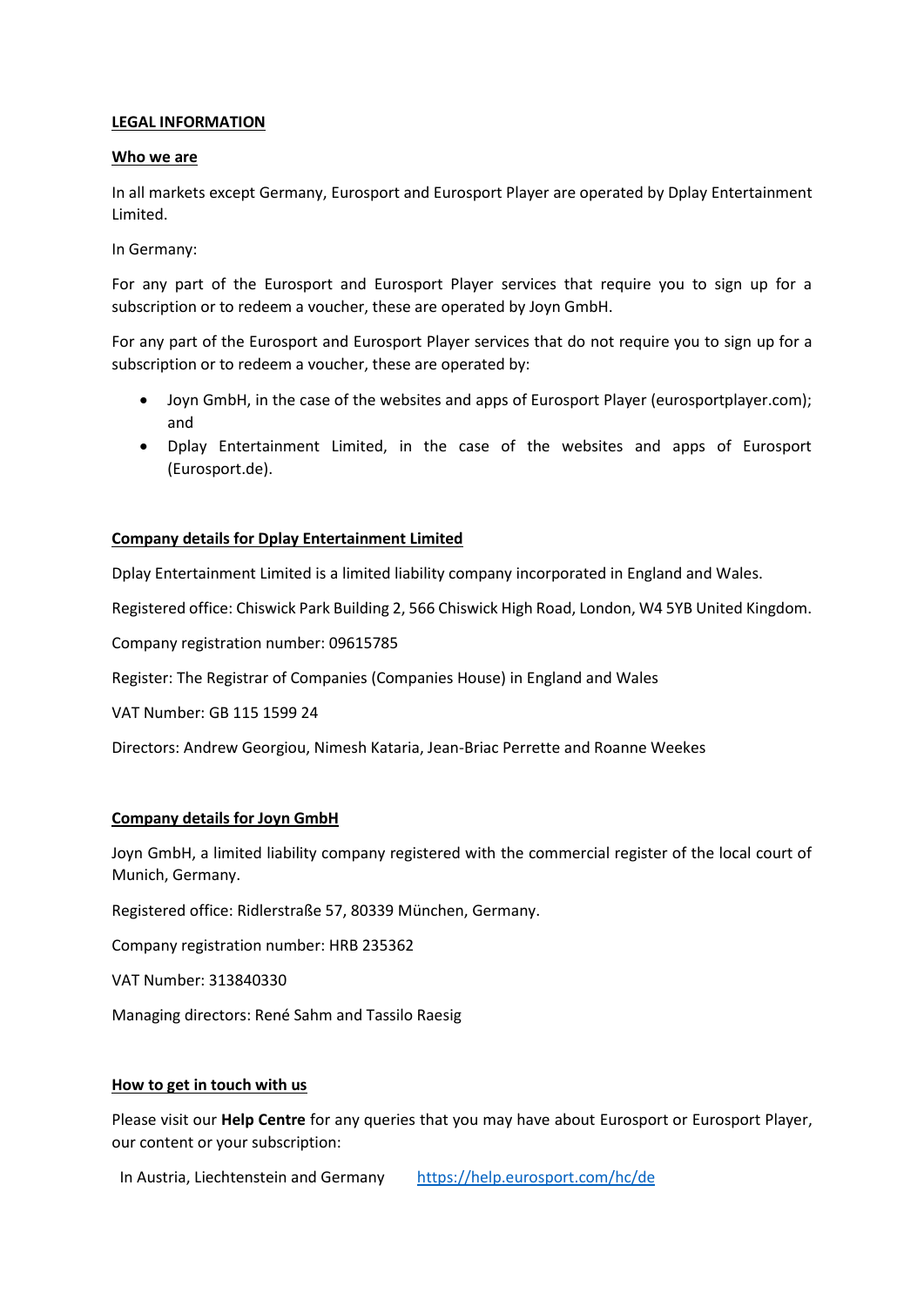| In the Czech Republic | https://help.eurosport.com/hc/cs    |
|-----------------------|-------------------------------------|
| In Denmark            | https://help.eurosport.com/hc/da    |
| In Finland            | https://help.eurosport.com/hc/fi    |
| In France             | https://help.eurosport.com/hc/fr    |
| In Italy              | https://help.eurosport.com/hc/it    |
| In the Netherlands    | https://help.eurosport.com/hc/nl    |
| In Norway             | https://help.eurosport.com/hc/no    |
| In Poland             | https://help.eurosport.com/hc/pl    |
| In Romania            | https://help.eurosport.com/hc/ro    |
| In Spain              | https://help.eurosport.com/hc/es    |
| In Sweden             | https://help.eurosport.com/hc/sv    |
| For all other markets | https://help.eurosport.com/hc/en-gb |
|                       |                                     |

If you need to contact us, you can reach us using any of the following methods:

## • **Web Form:**

| https://help.eurosport.com/hc/de/requests/new    |
|--------------------------------------------------|
| https://help.eurosport.com/hc/cs/requests/new    |
| https://help.eurosport.com/hc/da/requests/new    |
| https://help.eurosport.com/hc/fi/requests/new    |
| https://help.eurosport.com/hc/fr/requests/new    |
| https://help.eurosport.com/hc/it/requests/new    |
| https://help.eurosport.com/hc/nl/requests/new    |
| https://help.eurosport.com/hc/no/requests/new    |
| https://help.eurosport.com/hc/pl/requests/new    |
| https://help.eurosport.com/hc/ro/requests/new    |
| https://help.eurosport.com/hc/es/requests/new    |
| https://help.eurosport.com/hc/sv/requests/new    |
| https://help.eurosport.com/hc/en-gb/requests/new |
|                                                  |

- **Email:** [customerservice@eurosportplayer.com](mailto:customerservice@eurosportplayer.com)
- **Phone:** Our phone lines are open Monday Friday excluding 25 December and 1 January for customers in the following markets:

| <b>Country</b>           | <b>Phone Number</b> | <b>Hours of Operation</b> | <b>Call Charges</b>       |
|--------------------------|---------------------|---------------------------|---------------------------|
| Austria                  | +49 89 628 24504    | 9am to 5pm local time     | International rates apply |
|                          |                     | in Germany                |                           |
| Denmark                  | +45 35 15 47 26     | 9am to 5pm local time     | Local rates apply         |
|                          |                     | in Denmark                |                           |
| Finland                  | +35 824 885 8183    | 10am to 5pm local         | Local rates apply         |
|                          |                     | time in Finland           |                           |
| France                   | +33 175 952 324     | 9am to 5pm local time     | Local rates apply         |
|                          |                     | in France                 |                           |
| Belgium, French Guiana,  | +33 175 952 324     | 9am to 5pm local time     | International rates apply |
| French Polynesia, French |                     | in France                 |                           |
| Southern Territories,    |                     |                           |                           |
| Guadeloupe, Martinique,  |                     |                           |                           |
| Mayotte, New Caledonia,  |                     |                           |                           |
| Réunion, St. Pierre &    |                     |                           |                           |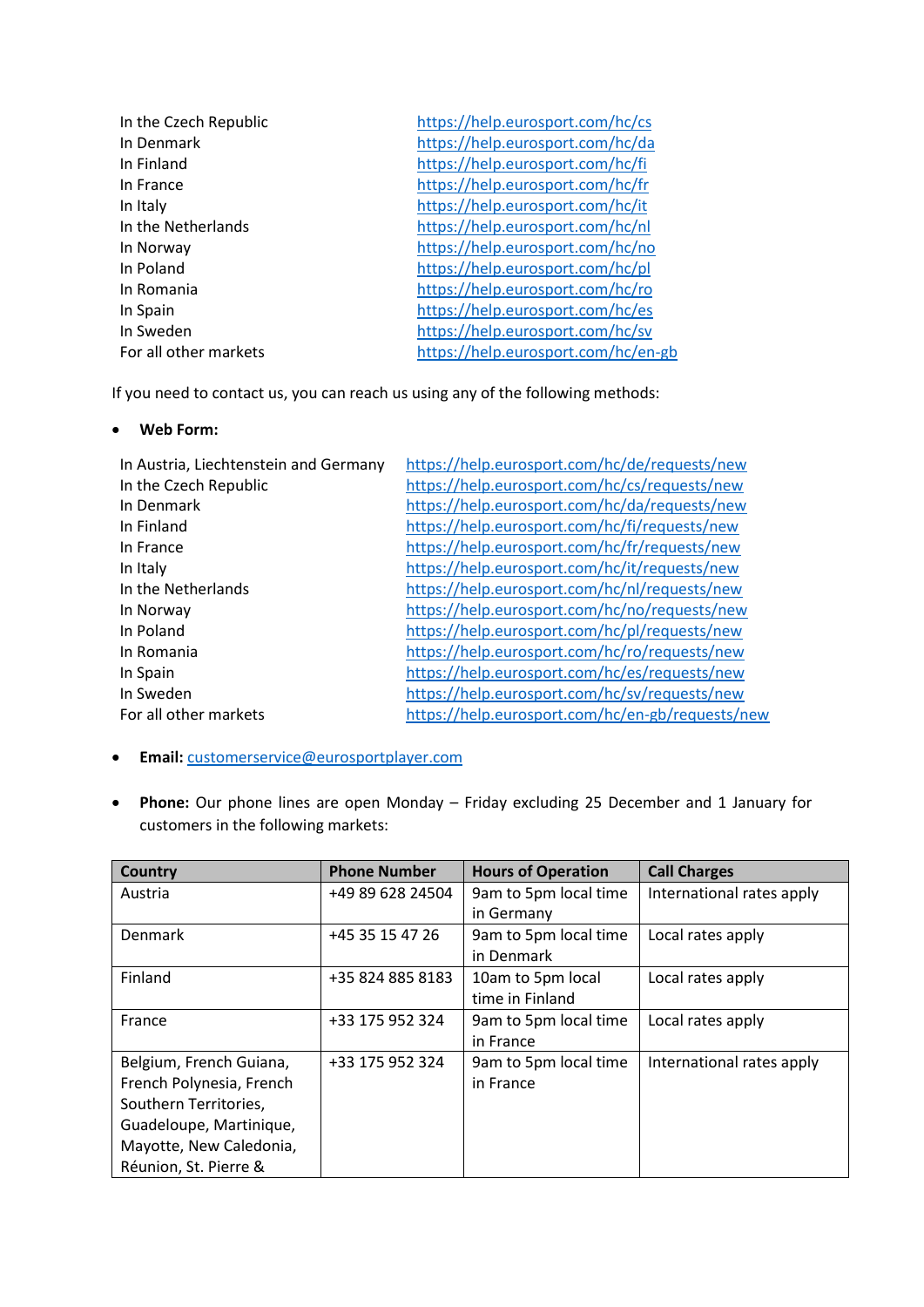| <b>Country</b>             | <b>Phone Number</b> | <b>Hours of Operation</b>                   | <b>Call Charges</b>       |
|----------------------------|---------------------|---------------------------------------------|---------------------------|
| Miquelon, Wallis and       |                     |                                             |                           |
| Futuna                     |                     |                                             |                           |
| Germany                    | +49 89 628 24504    | 9am to 5pm local time<br>in Germany         | Local rates apply         |
| <b>Italy</b>               | +39 023 858 2770    | 9am to 5pm local time<br>in Italy           | Local rates apply         |
| Netherlands                | +31 20 245 7671     | 9am to 5pm local time<br>in the Netherlands | Local rates apply         |
| Norway                     | +47 2350 7479       | 9am to 5pm local time<br>in Norway          | Local rates apply         |
| Spain                      | +34 91 078 32 75    | 10am to 5pm local<br>time in Spain          | Local rates apply         |
| Sweden                     | +46 850 248 605     | 9am to 5pm local time<br>in Sweden          | Local rates apply         |
| Bulgaria, Croatia, Cyprus, | +44 330 165 8978    | 9am to 5pm local time                       | International rates apply |
| Czech Republic, Estonia,   |                     | in the UK                                   |                           |
| Greece, Hungary, Iceland,  |                     |                                             |                           |
| Ireland, Latvia,           |                     |                                             |                           |
| Liechtenstein, Lithuania,  |                     |                                             |                           |
| Luxembourg, Malta,         |                     |                                             |                           |
| Poland, Portugal, Romania, |                     |                                             |                           |
| Slovakia, Slovenia         |                     |                                             |                           |

## **How we are regulated**

For all markets except Germany, the Autorité de régulation de la communication audiovisuelle et numérique ("Arcom") regulates the editorial content of on-demand programme services. You can find further information about Arcom at [https://www.arcom.fr/.](https://www.arcom.fr/)

In Germany, the BLM (Bayerische Landeszentrale fuer Neue Medien) regulates the editorial content of Eurosport 1 and Eurosport 2. You can find further information about the BLM at [https://www.blm.de/en/structure.cfm.](https://www.blm.de/en/structure.cfm)

# **Hosting of our service**

Eurosport and Eurosport Player are hosted by Dplay Entertainment Limited. Please see the company details section above for more information.

# **Additional information for residents in Germany:**

- For Eurosport.de, the individual responsible for journalistic-editorial content for the purposes of § 5 TMG / § 18(2) MStV is Thomas Janz, c/o Discovery Communications Deutschland GmbH & Co. KG, Sternstraße 5, 80538 Munich, Germany.
- For Eurosport Player, the individual responsible for journalistic-editorial content for the purposes of § 5 TMG / § 18(2) MStV is Tassilo Raesig, Joyn GmbH, Ridlerstraße 57, 80339 München, Germany.